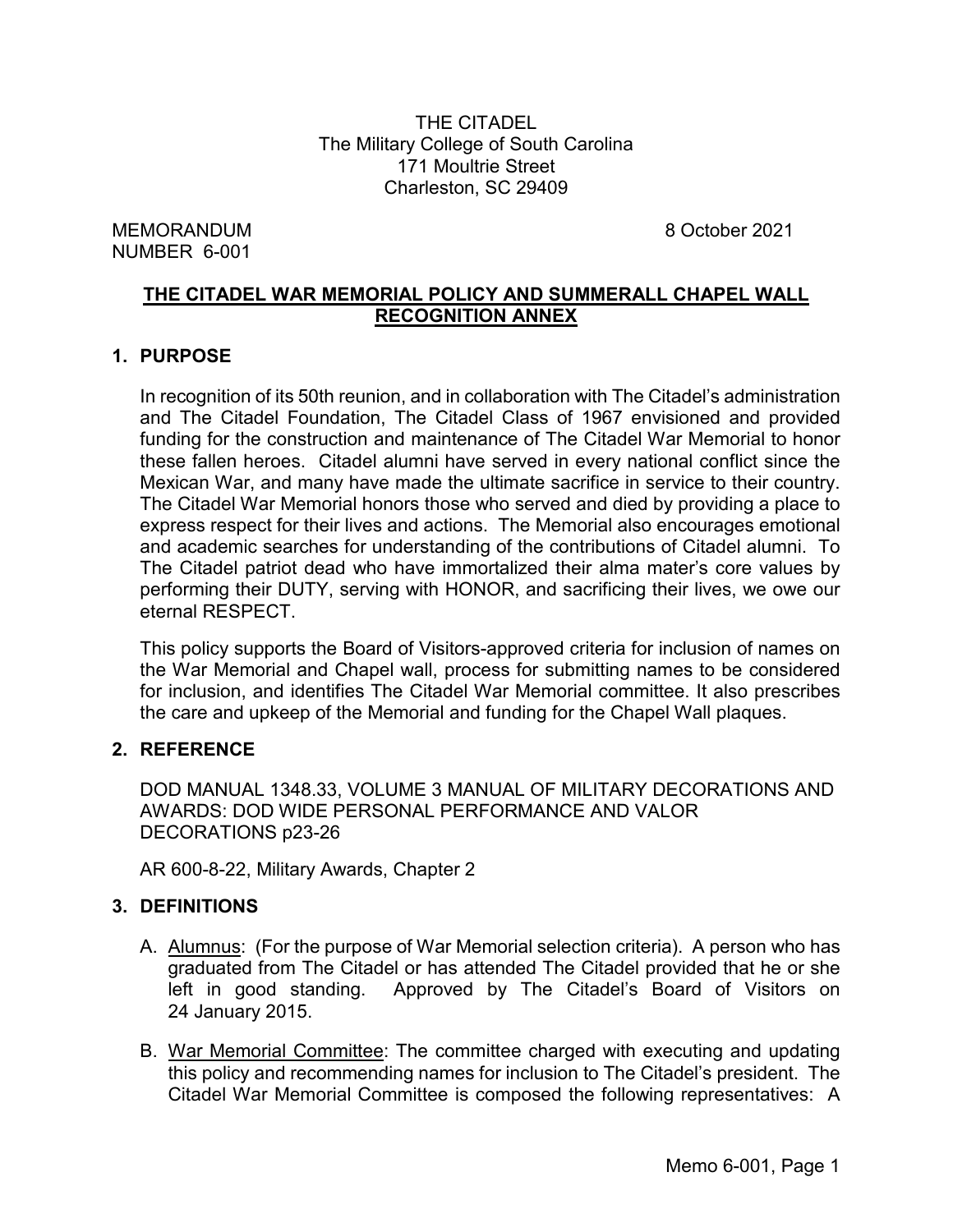Citadel senior staff member, Citadel Facilities and Engineering, Citadel historian, The Citadel Foundation, Class of 1967 (or Gold Corps), Citadel Alumni Association, and a "Citadel Young Alum." Care should be taken when assigning committee members to ensure that at least four of the seven members have served in the military.

C. Naming Criteria: Ten (10) criteria approved by The Citadel's Board of Visitors on 24 January 2015.

# **4. POLICY**

- A. The Board of Visitors approved ten criteria for the inclusion of names on the War Memorial. Nine of the criteria are those used by the United States government in awarding the Purple Heart. The Board added the tenth in recognition of the special nature of the Memorial. Additionally, the Citadel's Board of Visitors directed that all names on the Summerall Chapel wall as of January 2015 be included on the War Memorial.
- B. The Citadel will inscribe the name of any Citadel alumnus who, while serving under competent authority in any capacity with the armed forces of their native or adopted state during the period 1861-1865, or one of the U.S. Armed Forces, or with the Armed Forces of his or her native or adopted country, has been killed, or who has died or may hereafter die of wounds received under any of the following circumstances:
	- 1. In action against an enemy of the United States,
	- 2. In action with an opposing armed force of a foreign country in which the U.S. Armed Forces are or have been engaged,
	- 3. While serving with friendly foreign forces engaged in an armed conflict against an opposing armed force in which the United States is not a belligerent party,
	- 4. As a result of an act of any such enemy or opposing armed forces,
	- 5. As the result of an act of any hostile foreign force,
	- 6. As a result of an international terrorist attack against the United States or a foreign nation friendly to the United States,
	- 7. As a result of military operations while serving outside the United States as part of a peacekeeping force,
	- 8. As the result of action by friendly weapons fire while directly engaged in armed conflict, other than as a result of an act of an enemy of the United States, unless as a result of willful misconduct of the individual,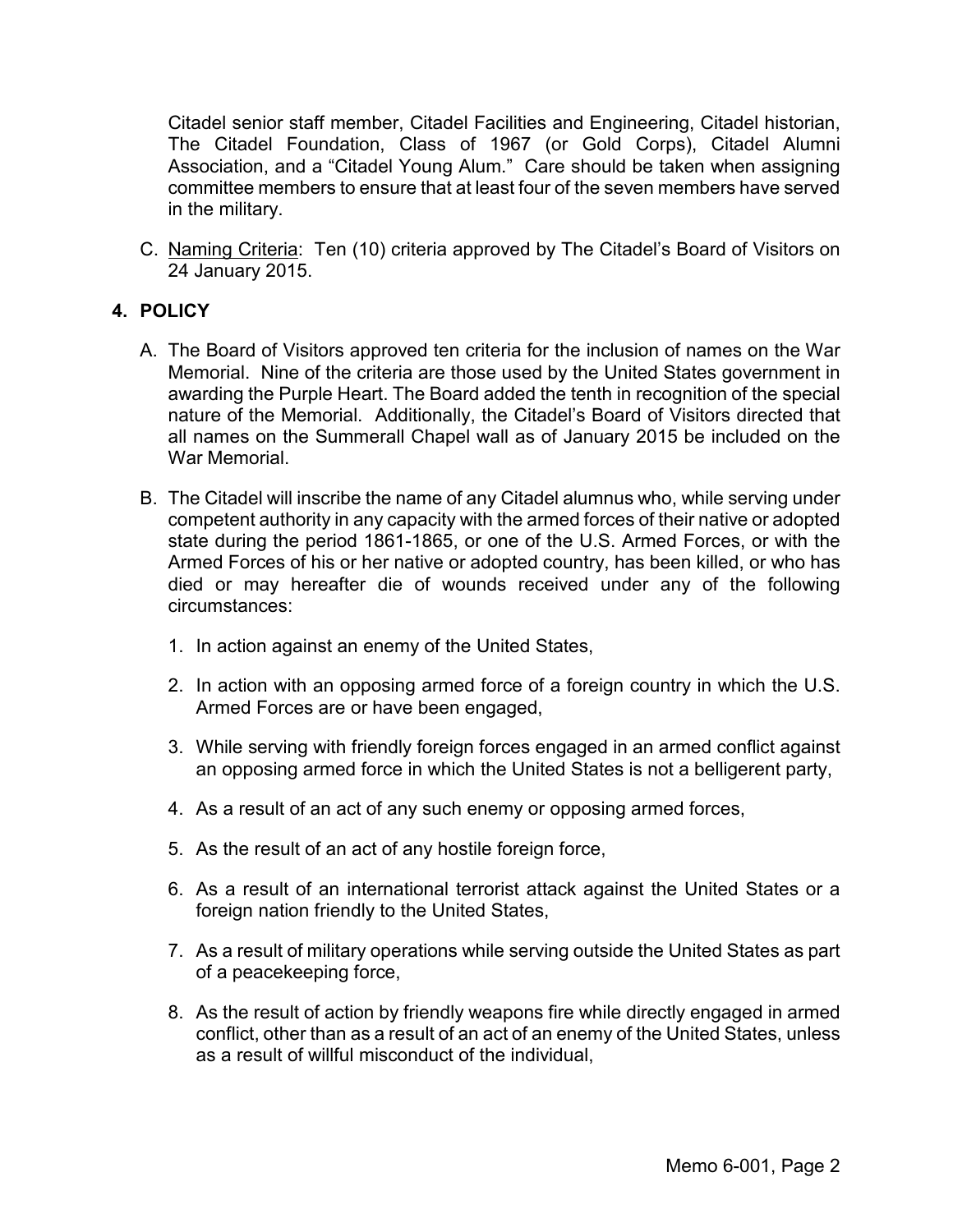- 9. While held as a prisoner of war (or while being taken captive) in the same manner as a former prisoner of war who is wounded on or after that date while held as a prisoner of war, or
- 10.Died from illness/accident while deployed in support of operations under which the above criteria might apply.
- C. The Citadel War Memorial Committee.
	- 1. The Citadel War Memorial Committee is responsible for executing and updating this policy and for recommending names for inclusion to The Citadel's president.
	- 2. The Citadel War Memorial Committee is composed of the following representatives: A Citadel senior staff member, Citadel Facilities and Engineering, Citadel Alumni Association, Citadel historian, The Citadel Foundation, Class of 1967 (or Gold Corps), and a "young Citadel Alum." The members are appointed by The Citadel's president, The Citadel Alumni Association's President, or the The Citadel Foundation's Chief Executive Officer as appropriate.
	- 3. A Citadel War Memorial Committee member may resign from his or her position at any given time. Upon resignation, a new member will be appointed based on the criteria of the original member i.e. "a Citadel senior staff member."
	- 4. The Committee shall convene once per quarter, if required. A quorum of any meeting of the committee shall consist of majority of its voting members. Committee members may participate by teleconference.
- D. Adding Names/Naming Conflict Resolution.

The Committee understood adoption of a standard definition and criteria to be of the utmost importance to guide the selection process. Any person may submit additional names for consideration and inclusion by sending an email containing supporting documentation and the rationale for inclusion to: [war](mailto:war-memorial@citadel.edu)[memorial@citadel.edu](mailto:war-memorial@citadel.edu) The Committee will review submissions and submit for qualified proposals to The Citadel's President for approval. If the submission came from a member of the fallen's family, a presidential memo will be sent notifying the family of the president's approval. If the submission did not come from the fallen's family, then a presidential memo will be sent notifying the family of the Alumnus' eligibility for inclusion and request the family's wishes. Any interested party may appeal the Committee's or the President's decision not to include a name by submitting a letter requesting review to the The Citadel's President.

Names added to the memorial's existing conflicts will be listed first name, middle name and last name. For future conflicts, names will be listed in order of date of death.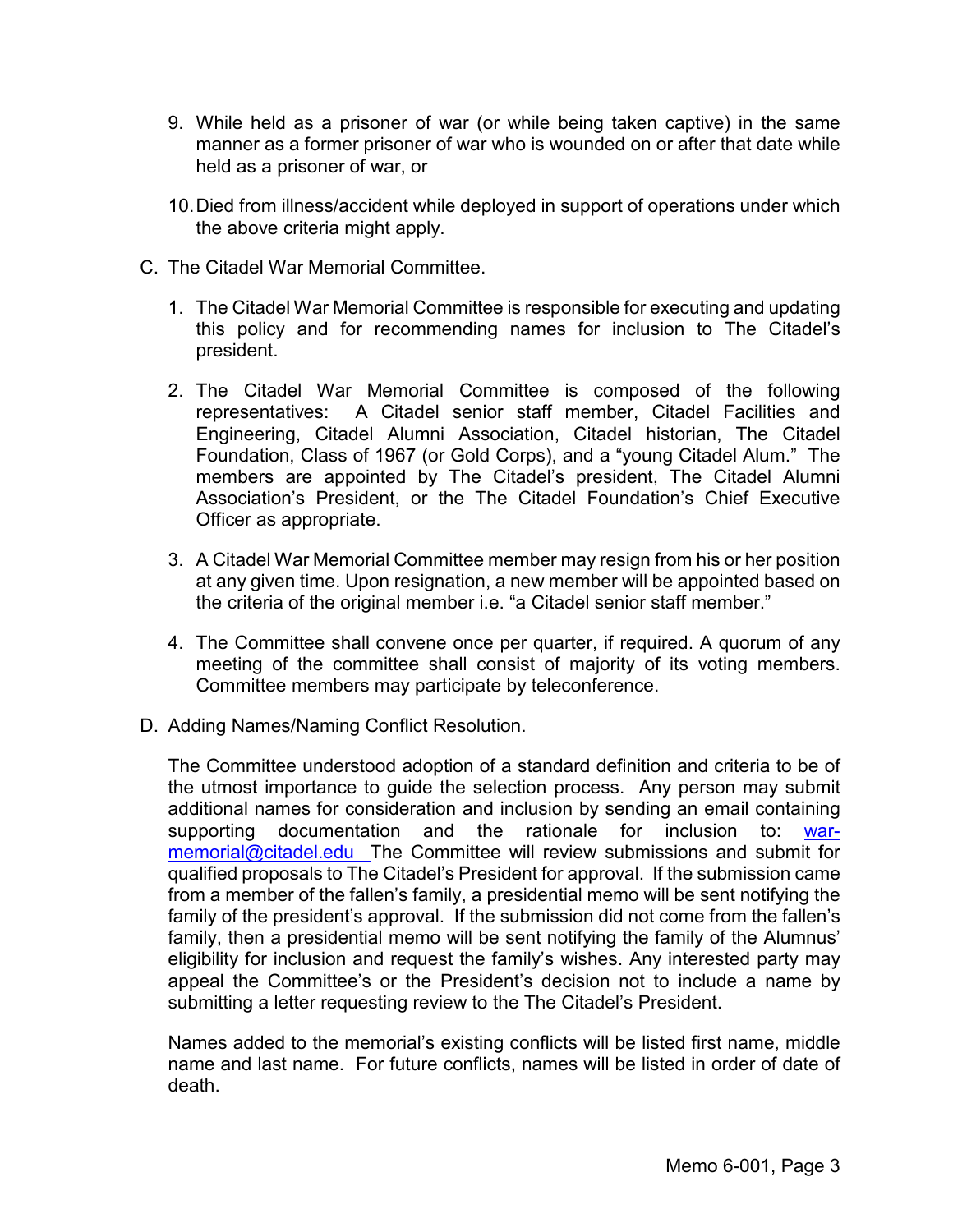E. The Citadel War Memorial Narrative.

The author of The Citadel War Memorial narrative was acclaimed author John Warley, Citadel Class of 1967. Mr. Warley volunteered his time and talent to tell The Citadel's story woven around the wars in which Citadel alumni participated, as well as the sacrifices that those wars necessitated. The Committee will recommend additions to the story as necessary, in similar style and prose, for the approval of The Citadel's Board of Visitors.

- F. Design.
	- 1. Fittingly situated in front of the Thomas D. Howie Memorial Bell Tower and Columbarium, and adjacent to Summerall Chapel and General Mark W. Clark's gravesite, The Citadel War Memorial offers a solemn gathering place for students, alumni, and visitors to honor and pay respect to Citadel lives sacrificed.
	- 2. Wrought iron gates lead visitors to an interior courtyard where black granite walls bear contextual descriptions of The Citadel's involvement in wars and conflicts since 1846. Names of The Citadel fallen are etched under each conflict, as appropriate. Flagpoles bearing the colors of the United States, the State of South Carolina, and The Citadel standard, are front and center. Other features include benches for quiet contemplation, subdued yet beautiful landscaping, and vistas of other iconic Citadel structures, inspiring remembrance, reverence, and reflection.
	- 3. The text of the War Memorial Narrative and all names are inscribed in Optima Medium font and 3/4" letters. Additional text and names will be inscribed using identical font and size.
- G. Maintenance and Updating.
	- 1. The Citadel War Memorial envisioning class, the Class of 1967, established a maintenance endowment. The college will use this account to maintain and update the War Memorial.
	- 2. No items or signs maybe taped or otherwise secured to the War Memorial.
	- 3. Facilities and Engineering personnel periodically collect items left at the Memorial. The Citadel may retain or sell Items of value, at the discretion of The Citadel's administration. The Citadel will dispose of perishable organic matter, such as live flowers or wreaths, when they become unsightly or unsafe. Unaltered US flags will be reused or redistributed through various channels.
	- 4. The War Memorial is open to visitors daily between 0630 and 2230. The Citadel Public Safety Office opens and closes the Memorial daily.
- H. Memorial or Wreath Laying Services.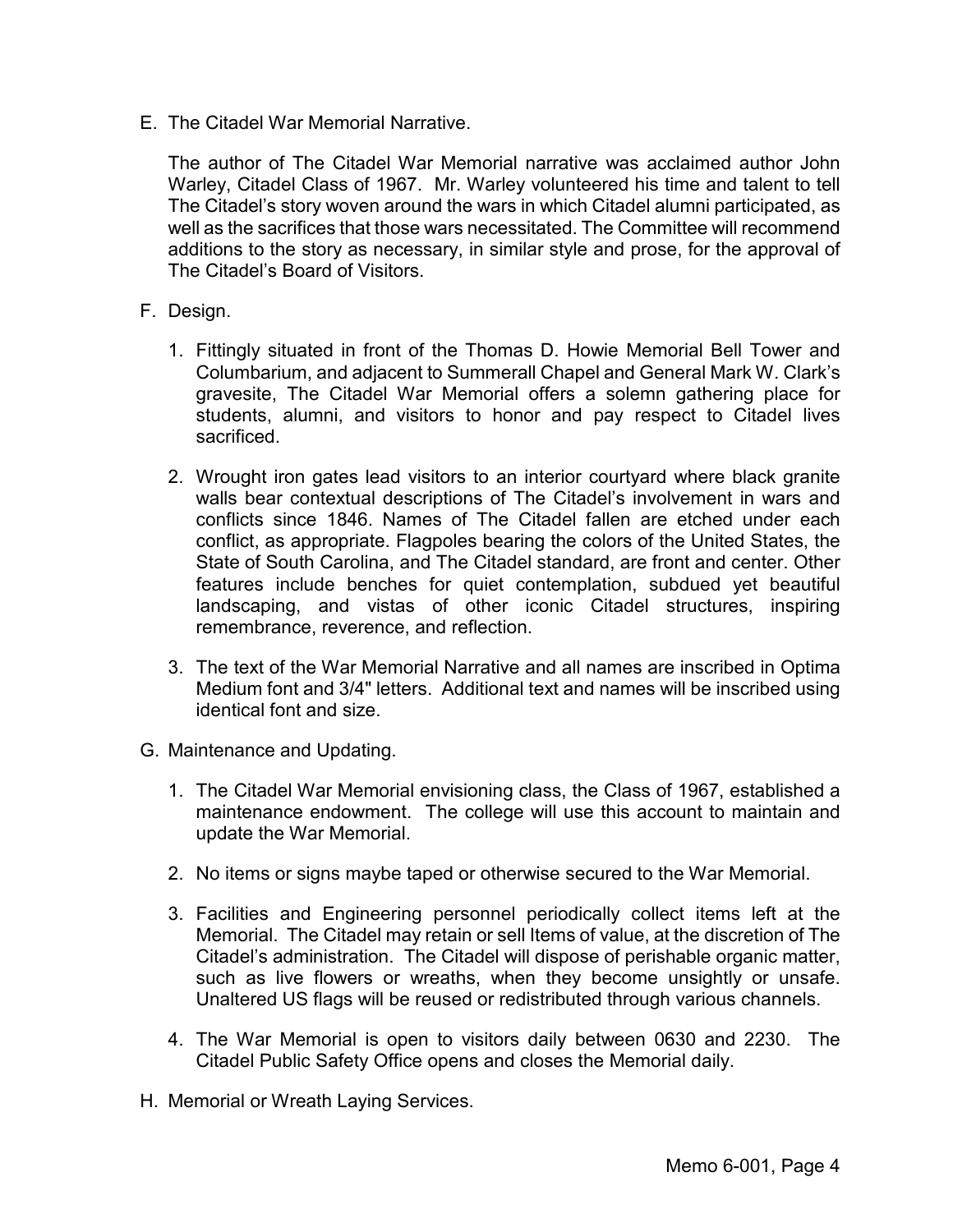Requests for conducting memorial or wreath laying services must be coordinated through the Office of the Chief of Staff with support from the Office of the Commandant of Cadets.

- I. Prohibited Behavior & Disorderly Conduct.
	- 1. The War Memorial is a place of solemn reflection dedicated to honoring those Citadel Alumni that made the ultimate sacrifice. Visitors must display proper decorum and respectful personal behavior at all times to provide the entire visiting public with respect, and an equal opportunity to have an enriching and meaningful experience.
	- 2. The Citadel's Office of Public Safety will remove any visitor who has engaged in disorderly or prohibited conduct. Disorderly conduct may include, but is not limited to:
		- a. Engaging in sporting and recreational activities,
		- b. Making noise that is unreasonable, or behaving in a way that is inappropriate given the solemn nature of the Memorial,
		- c. Engaging in fighting, violent, or threatening behavior,
		- d. Engaging in commercial activities, soliciting, and/or vending,
		- e. Loitering or sleeping,
		- f. Obstructing the use of public areas such as entrances or walkways,
		- g. Impeding or threatening the security of persons or property,
		- h. Willfully defacing, destroying, or damaging The War Memorial,
		- i. Using lighters, matches, and candles,
		- j. Tampering with, damaging, and/or removing landscaping, and/or climbing trees,
		- k. Leaf-letting or hand-billing,
		- l. Demonstrating or rallying, or
		- m. Engaging in expressive activity that has the effect, intent or propensity to draw a crowd of on-lookers.
- J. Donations.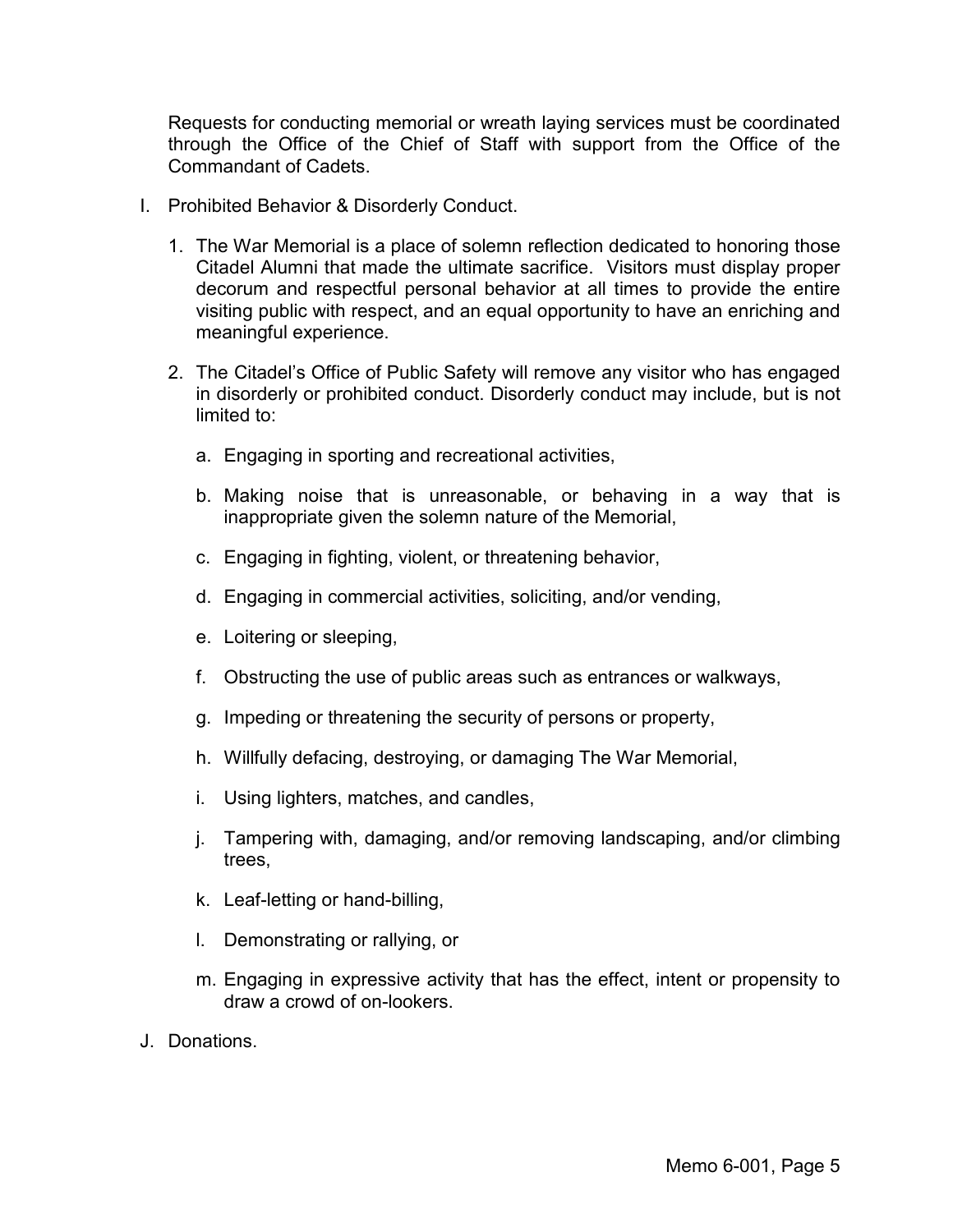Gifts to The Citadel War Memorial enable donors to honor the memory of fallen classmates, family, and friends in a meaningful way. The Citadel uses gifts for perpetual care of The Citadel War Memorial through a maintenance endowment.

K. Website and Supporting Electronic Media.

The Office of Communications and Marketing, in coordination with the Chief of Staff, will update and maintain the War Memorial website on The Citadel's webpage [http://www.citadel.edu/root/war-memorial.](http://www.citadel.edu/root/war-memorial) Biographies, background, or information will be developed over time for all names that appear on the wall and will be available at the website.

#### **5. COMPLIANCE**

The Citadel will punish violations of this policy in accordance with regulations applicable to the offender. Cadets will be subject to punishment as prescribed by the Blue Book, up to and including separation from the College. Non-cadet students may be subject to fines and separation from the College in accordance with policies established by the Provost and Deans. Employees will be subject to reprimand, suspension, or termination in compliance with Human Resource policies. Visitors may be removed and barred from campus.

#### **6. NOTES**

### **A. Dates of Official Enactment and Amendments:**

Approved by the President on 8 October 2021.

Substantive Changes: Annex A was added. Additional language was added to paragraphs 3B and 4D.

Non substantive change: removed Senior Vice President and replaced with Chief of Staff.

#### **B. Responsible Department:**

Chief of Staff

#### **C. Responsible Official:**

Chief of Staff

#### **D. Cross References:**

None

#### **7. RESCISSION**

Memorandum Number 6-001, dated 3 July 2018, is rescinded.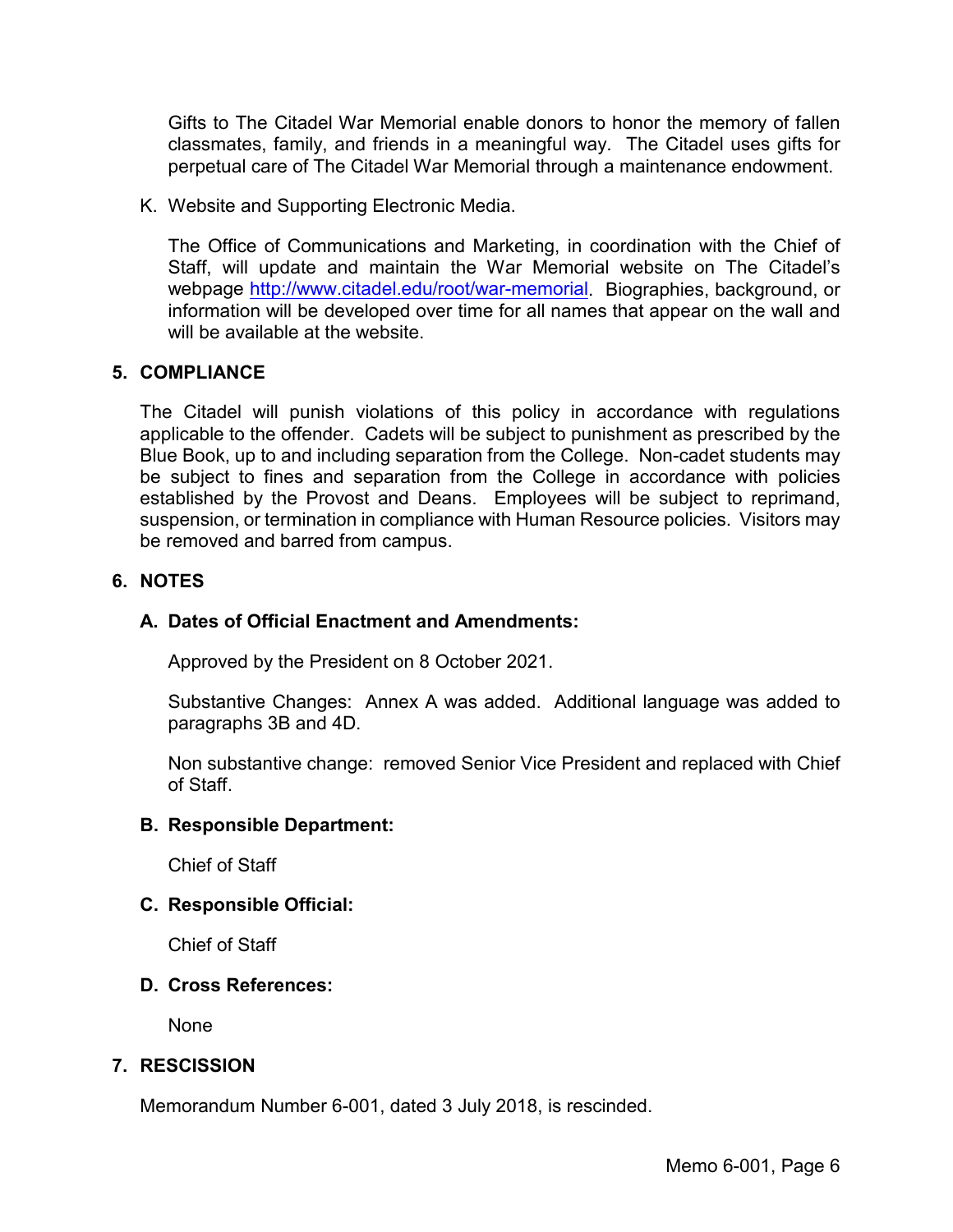# **8. REVIEW**

Review this policy on a biennial basis.

FOR THE PRESIDENT:

OFFICIAL WILLIAM A. LIND Commander, USN, Retired Chief of Staff

Annex A